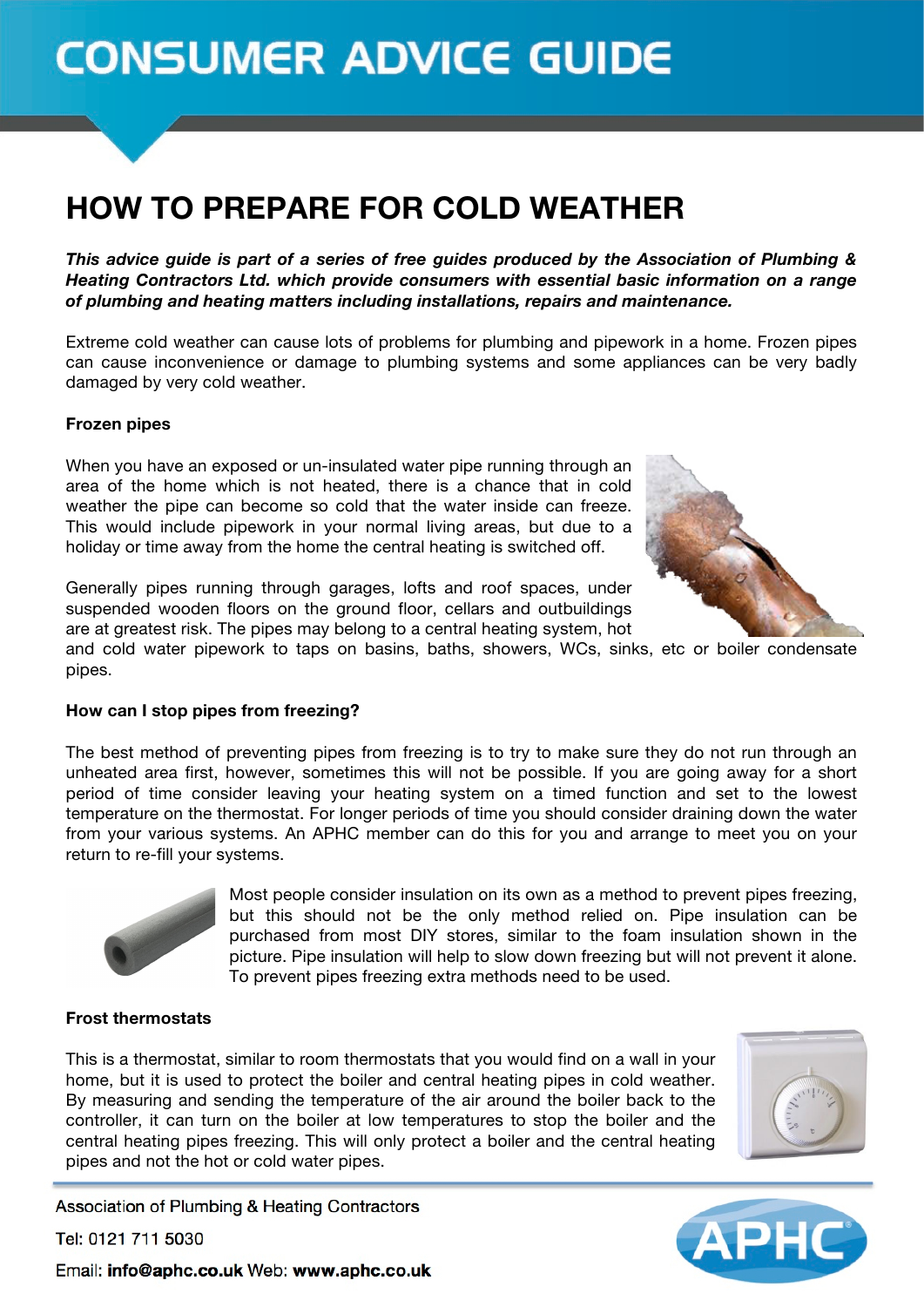# **Trace heating**



This is an electrical cable that is attached to the pipe; the cable is then wired to a transformer and attached to the electricity supply. The pipe and cable are then covered in pipe insulation and the cable is turned on and off by an external frost thermostat, normally when the temperature falls below  $2.5\textdegree$ C to  $3\textdegree$ C. This is effectively placing the pipe in its own mini electric blanket, warm enough not to freeze but not warm enough to heat the water above  $2.5^{\circ}$ C.

# **Condensate pipes**

Condensing boilers can make about 1 litre of condensate water an hour. Should these pipes freeze it can cause problems for the boiler and in some circumstances severely damage the appliance. There are several methods to help prevent the condensate pipes from freezing;

- Increasing the pipe size from 20mm pipe to 32 or 40mm pipe.
- Fitting high grade pipe insulation to the pipes.
- As a last measure fitting trace heating to the pipes.

If your condensing boiler has stopped working and the outside temperature has dropped below  $0^{\circ}$ C then there is a chance that the condensate pipe has frozen. If this happens then you should telephone a Gas Safe Registered engineer to rectify the situation.

# **In summary**

Protecting your exposed water and central heating pipes from freezing can save you a lot of money in the long run, but it will incur costs as frost thermostats and trace heating make systems more expensive to operate.

# **About APHC**

**APHC is the trade body for the plumbing and heating industry in England and Wales. APHC members are qualified and professional businesses who are committed to high standards of workmanship and high levels of customer service. Only those plumbing and heating businesses that have passed our quality assurance criteria are accepted as members, giving you the consumer peace of mind.**

# **Find A Quality Plumber**

Visit www.FindAQualityPlumber.co.uk to find a qualified and reliable plumbing and heating contractor local to you. Alternatively contact the Association of Plumbing & Heating Contractors Ltd using the contact details located at the footer of this page.

Like us on Facebook and keep up-to-date with consumer related plumbing and heating news.



www.facebook.com/FindAQualityPlumber

Association of Plumbing & Heating Contractors Tel: 0121 711 5030 Email: info@aphc.co.uk Web: www.aphc.co.uk